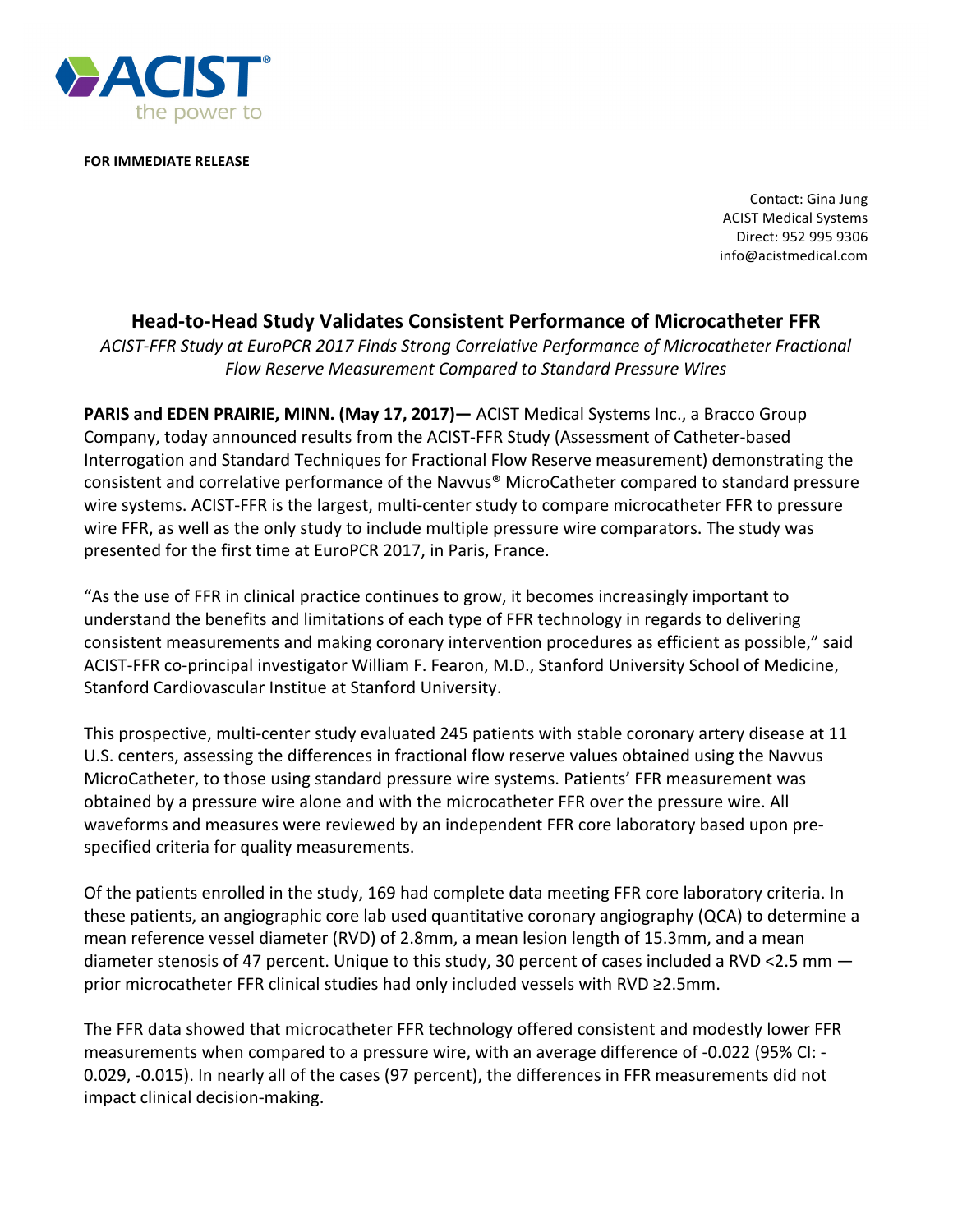

"The difference found between FFR measurements with a pressure wire and microcatheter tended to be influenced by RVD and lesion length; however, from a practical perspective, the clinician can just look at the microcatheter FFR itself," said ACIST-FFR co-principal investigator and presenter Matthew Price, M.D., director, Cardiac Catheterization Laboratory at Scripps Clinic. "The lower the Navvus FFR, the greater the bias. Since the bias is less at FFR values within the gray zone and higher, on average the clinical impact of the difference will be minimal."

While the mean pressure drift was not different between the pressure wire and the microcatheter (0.015 vs. 0.015, p=0.44), the rate of clinically significant pressure drift was numerically higher with the pressure wire (7.4% vs. 3.5%, p=0.10).

"This study confirms and expands upon previous findings in a much more robust manner," said Dr. Price. "It is encouraging to see these data further validate the diagnostic capabilities and technical merit of microcatheter FFR technology."

Unlike standard pressure wires, the ACIST  $RXi^{\circ}$  Rapid Exchange FFR System and Navvus<sup>®</sup> Rapid Exchange FFR MicroCatheter, allows physicians to use their 0.014" guide wire of choice throughout the procedure, addressing challenges of pressure wires, including accessibility in challenging anatomies, maintaining wire position, pressure-measurement drift and ease of obtaining post-intervention FFR.

"We are excited that the results of this direct comparison study add to the growing body of evidence supporting microcatheter FFR technology," said Tom Morizio, President and CEO, ACIST Medical Systems, Inc. "This robust study and its findings reflect our commitment to proving out the technologies that simplify procedures and help physicians improve patient care."

## **About FFR**

FFR measurement is a technique used in cardiology to determine the effect of narrowing, or stenosis, in the coronary arteries on blood flow. It allows for a more effective assessment of coronary lesions than when only using angiography, the gold-standard imaging technique. By identifying which stenoses are causing ischemia by significantly restricting the blood flow to the heart muscle and causing the patient's symptoms, FFR can help avoid unnecessary stenting to reopen the blood vessels, leading to improved patient outcomes. $^{1,2}$ 

## **About ACIST**

ACIST Medical Systems, Inc. is a pioneering interventional and diagnostic technology company with a portfolio of advanced products, including the world's first Rapid Exchange FFR and High Definition IVUS systems. It is also a global market leader in advanced contrast imaging systems for cardiovascular angiography and radiology imaging. Through these products, ACIST is demonstrating its commitment to bringing unique and innovative technologies that simplify cardiovascular procedures and empower clinicians to treat patients with superior care. As part of the Bracco Group, ACIST benefits from the resources of a multinational conglomerate with broad expertise in cath lab technology and a dedication to continuous advancement. Headquartered in Eden Prairie, Minnesota, USA, ACIST has